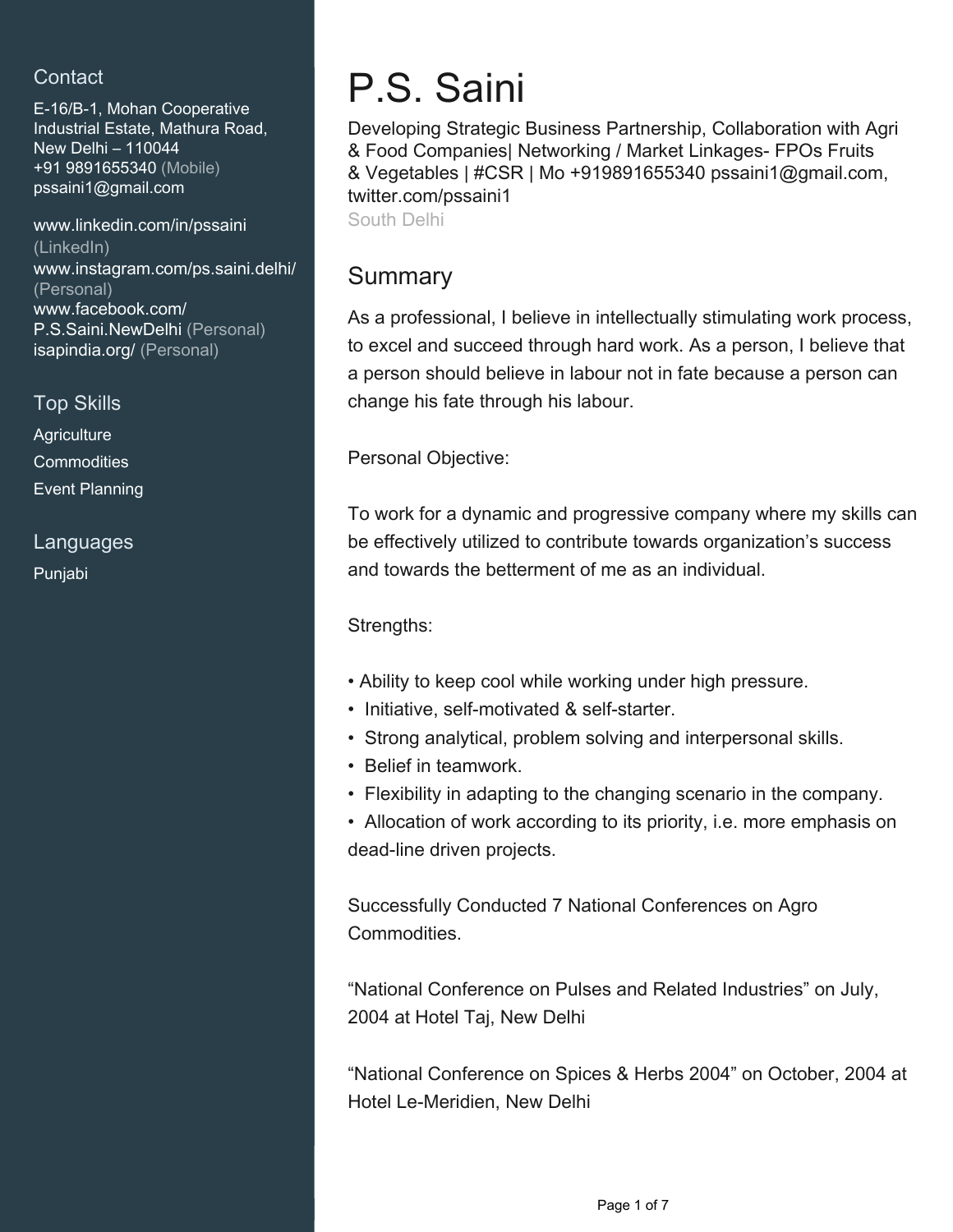"1st International Conference on Ready to Eat Food and Snacks in India" on July, 2005 at Hotel Ashok, New Delhi

"2nd National Conference on Pulses and Related Industries-2005" on August, 2005 at Hotel Ashok, New Delhi

"3rd National Conference on Pulses & Related Industry" on September, 2006 at Hotel Inter Continental, New Delhi

"First National Conference on Rabi Commodities" on January, 2007 at The Grand Hotel, New Delhi

"4th National Conference on Pulses & Related Industry" on August, 2007 at Le-Meridien Hotel, New Delhi

Contact Details:

P.S.Saini Mobile: +919891655340, +919868235869 Email: pssaini1@gmail.com

Achievements: Huge data base of Agriculture & Agri Commodities communities.

## **Experience**

Indian Society of Agribusiness Professionals Senior Manager - Corporate Communications, CSR & PR February 2016 - Present (5 years 11 months) New Delhi

"ISAP/ILF have competence on conceptualisation and development of projects for strategic grant spends in line with donor goals and objectives.

CSR Grant Makers/Foundations can reach out at pssaini@isapindia.org for collaboration with ISAP/ILF on various implementation projects across India across Agribusiness, Agtech, Sustainable Agriculture, Incubation, Entrepreneurship and Skilling"

Job Responsibility: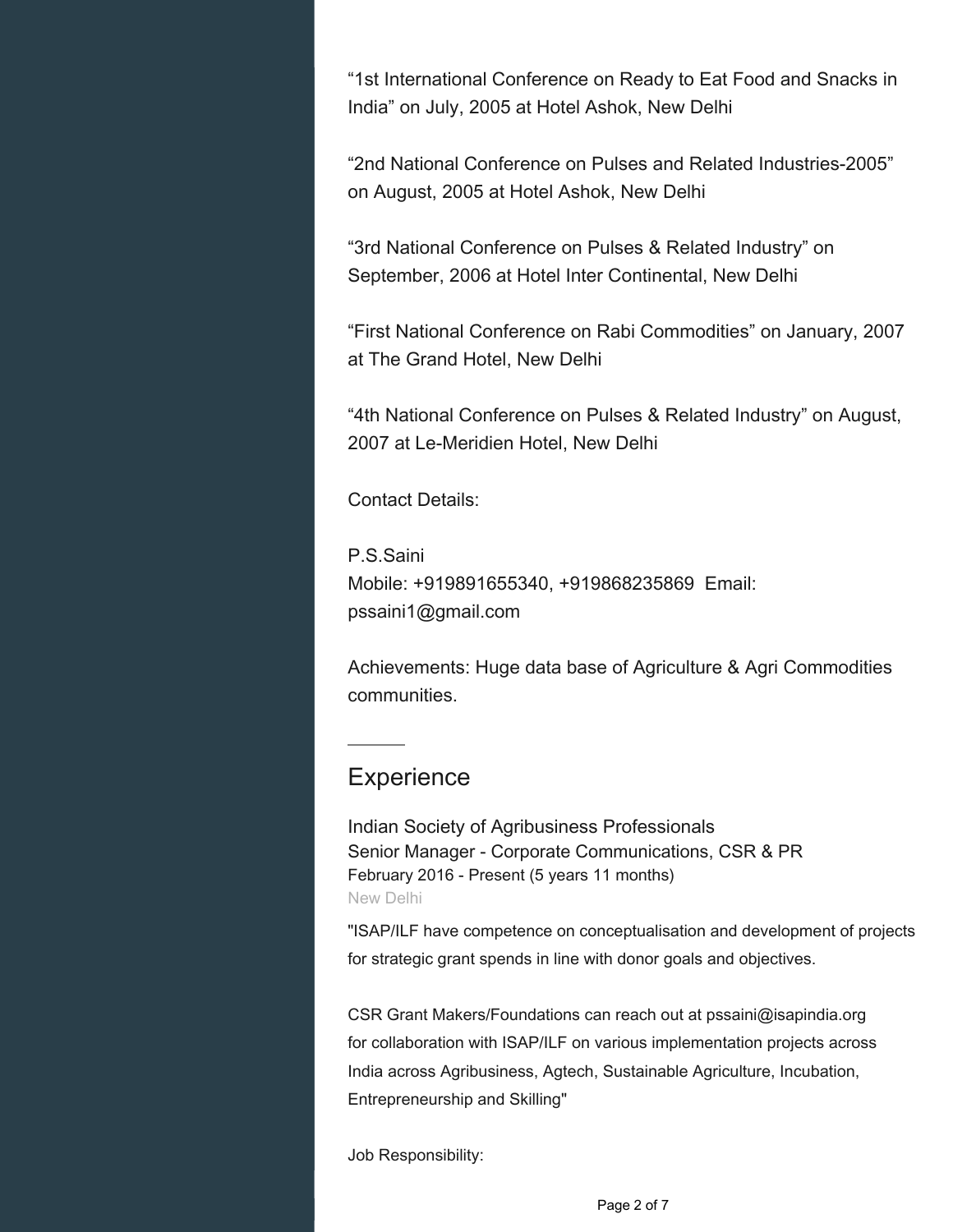Responsible for identifying and developing strategic business relationships with a broad spectrum of private, govt. and development agencies and cross industry clients, working closely with the Management to identify prospective client. Attending public and private meeting involving major projects.

Responsible for all aspects of Revenue generation strategies, Communication plans, maintaining outstanding client relationships, strategize to get new clients.

Developing, maintaining, and growing strategic and business partnership with key Agri & food sector companies, Govt. Dept., PSUs and Multi - lateral agencies and with regional influencers so as to gain an edge in the market.

Built a rapport and nurtured relationships with all the stakeholders and influencers to the program and within the wider agriculture ecosystem in the country.

Indigram Labs Foundation - TBI, Supported by DST, GoI Senior Manager - HR & Admin May 2021 - Present (8 months) New Delhi, Delhi, India

Indigram Labs Foundation, Technology Business Incubator

Founded in 2015 as a Technology Business Incubator under Section 8 (Notfor-Profit Company) of the Companies Act 2013, Indigram Labs Foundation (ILF) is supported by the National Science and Technology Entrepreneurship Development Board (NSTEDB), Department of Science & Technology, Government of India.

ILF is a sister concern of the Indian Society of Agribusiness Professionals (ISAP, www.isapindia.org), a rare civil society organization with experience cutting across incubation of agritech & biotech startups and agri-business enterprises to infuse entrepreneurship, technology, and investment in agriculture.

The ILF startups in agri-tech, food-tech, clean energy & rural healthcare with cutting-edge technology-based (IoT, AI, and Machine Learning) products and services are transforming agriculture, enabling access to the latest information, technology, capital, and network of agri-food supply chains.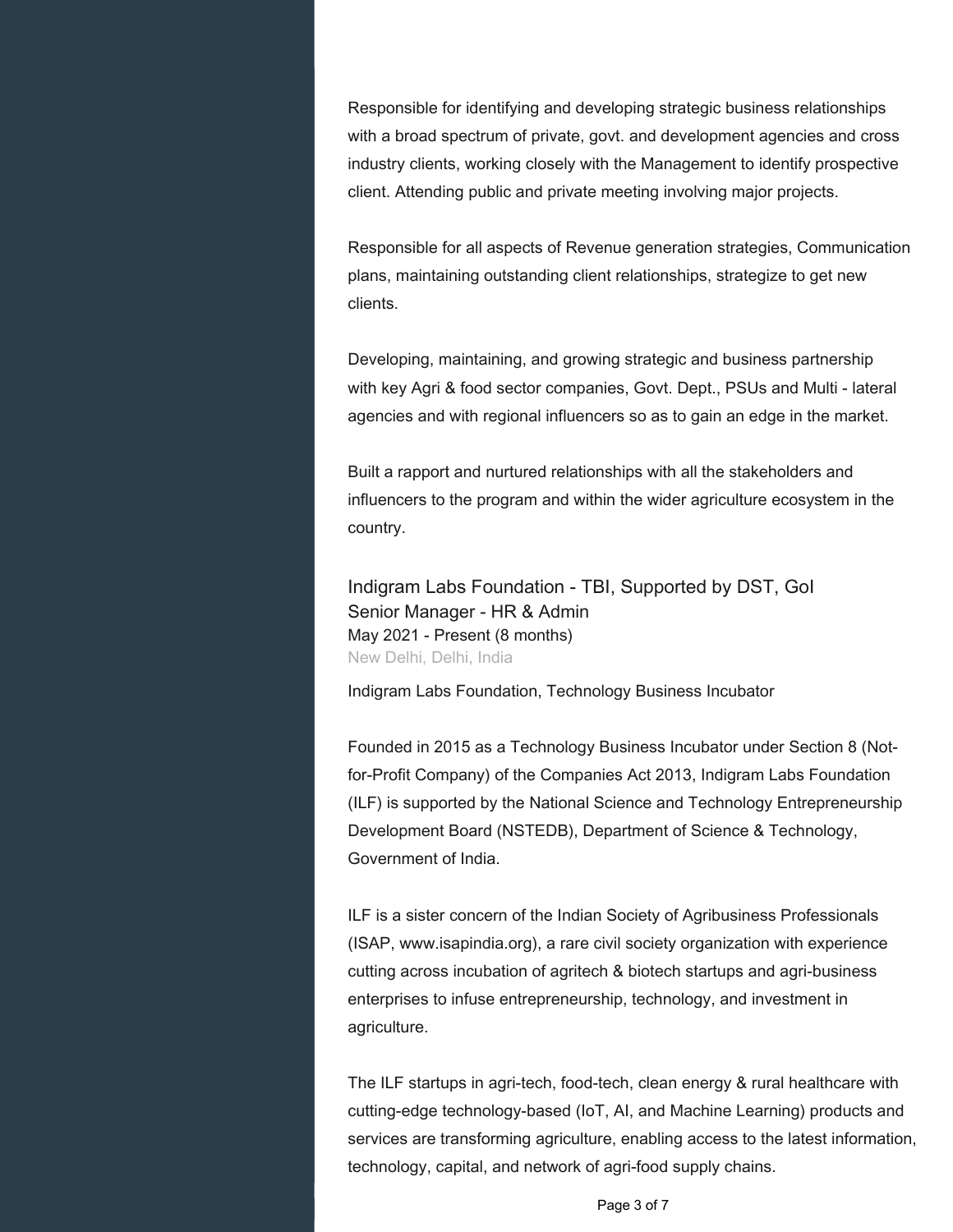Together, these startups are transitioning traditional agriculture to precision farming - reducing vulnerabilities caused by climate change, diminishing carbon footprints, promoting sustainable agriculture, along the lines of Sustainable Development Goals (SDGs), by ensuring judicious use of inputs, including water for irrigation. The ripple effects begin with the startup businesses moving into the community and changing the lives and livelihoods of the people at the grassroots level.

#### Krishi Jagran

Head - Media Marketing & PR September 2013 - January 2016 (2 years 5 months) New Delhi Area, India

KRISHI JAGRAN, India's largest circulated rural agricultural magazine, has been printing in 12 languages- (Hindi, Punjabi, Gujarati, Marathi, Kannada, Telugu, Bengali, Assamese, Odia, Tamil, Malayalam and English - Agriculture World), 23 editions, since 1996 to cover 22 states of the country. LIMCA BOOK of RECORDS facilitated KJ for its numerous editions and vast circulation in 2016.

Krishi Jagran visions to emancipate farmers economical conditions along with rendering a platform where they can get all the knowledge and wisdom about the progress that agriculture witnesses. KJ serves as an interface among the Industry, Government, Research Institutions, Farming Communities and NGOs.

Information regarding to agro-events, latest news, industry, product launches, farm mechanizations, commodities etc are disseminated through Krishi Jagran's 3 portal (Hindi, English & Malayalam) and magazines in varied languages. KJ strives to encourage affirmative practices by featuring success stories of farmers. The exclusive interviews of KJ with eminent personalities from agricultural background portrays the reality, problems and solutions associated with the sector.

#### NNS Media Group

Head - Marketing, Commodity Correspondent February 2010 - July 2013 (3 years 6 months) New Delhi, Delhi, India

www.nnsmediagroup.com "National News Service" : NNS began its journey in the year 1950 with the launch of the news agency, National News Service. It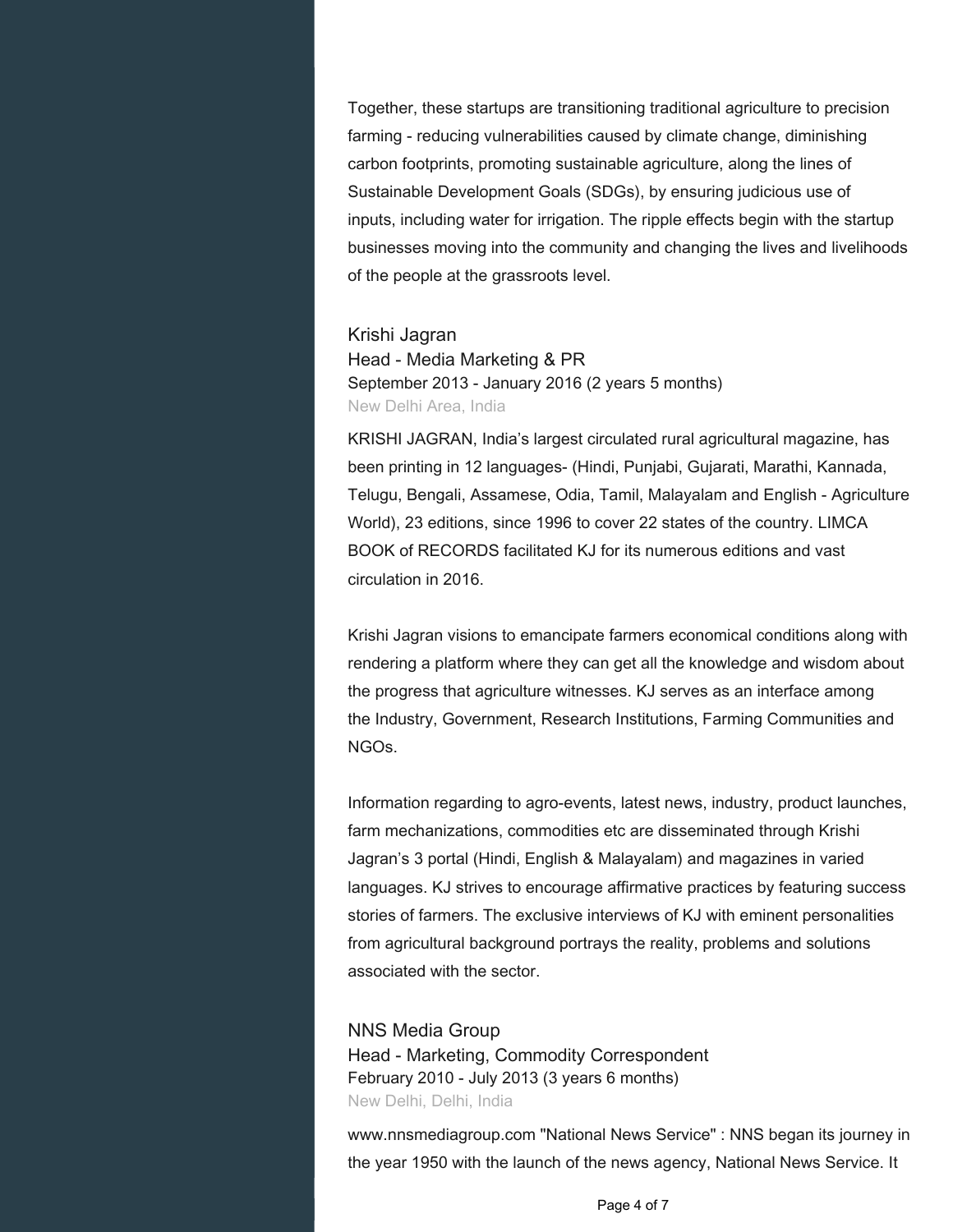pioneered the concept of providing commodity news and daily trading prices to print media.

Today, NNS has almost all the national daily newspapers and renowned TV news channels on its subscribers' list.

Besides, NNS also owns Hindi Business daily, 'Vyapar Kesari' and a business monthly magazine, Business Star. Apart from the general business and trade news of significance, Vyapar Kesari gives regular market updates, market reports, commodity rates etc.

In addition to the news agency and publications, NNS diversified its activities into organising Exhibitions and Conferences. The various National seminars and exhibitions and conferences organised by NNS have proved valuable platform to the particular industry sectors.

#### www.agriwatch.com

Head - Marketing, Commodity Correspondent November 2000 - January 2010 (9 years 3 months) New Delhi Area, India

agriwatch.com is brought to you by Indian Agribusiness Systems Ltd. (, a company started by a group of young technocrats and trade professionals who have had a long association with the Indian Agribusiness Sector. agriwatch.com is engaged in leveraging agricultural commodity trade sector through its information services & exclusive scrutiny work on commodity trade.

:

1. Conceptualize and implement business development strategies to enhance profitability

2. Manage domains of planning/achieving cost budgets and targets

3. Motivate, mentor, guide and monitor large no. of executives to achieve goals.

4. Impart training to new recruits and create awareness of services.

5. Deploy the Sales & Marketing activity plan for front liners with target setting and reviewing measures.

6. Networking and exploring national and international business tie-ups in Agro & Processed Food Industry.

7. Expertise in selling National and International Events Relating to Agribusiness & Processed Food industry.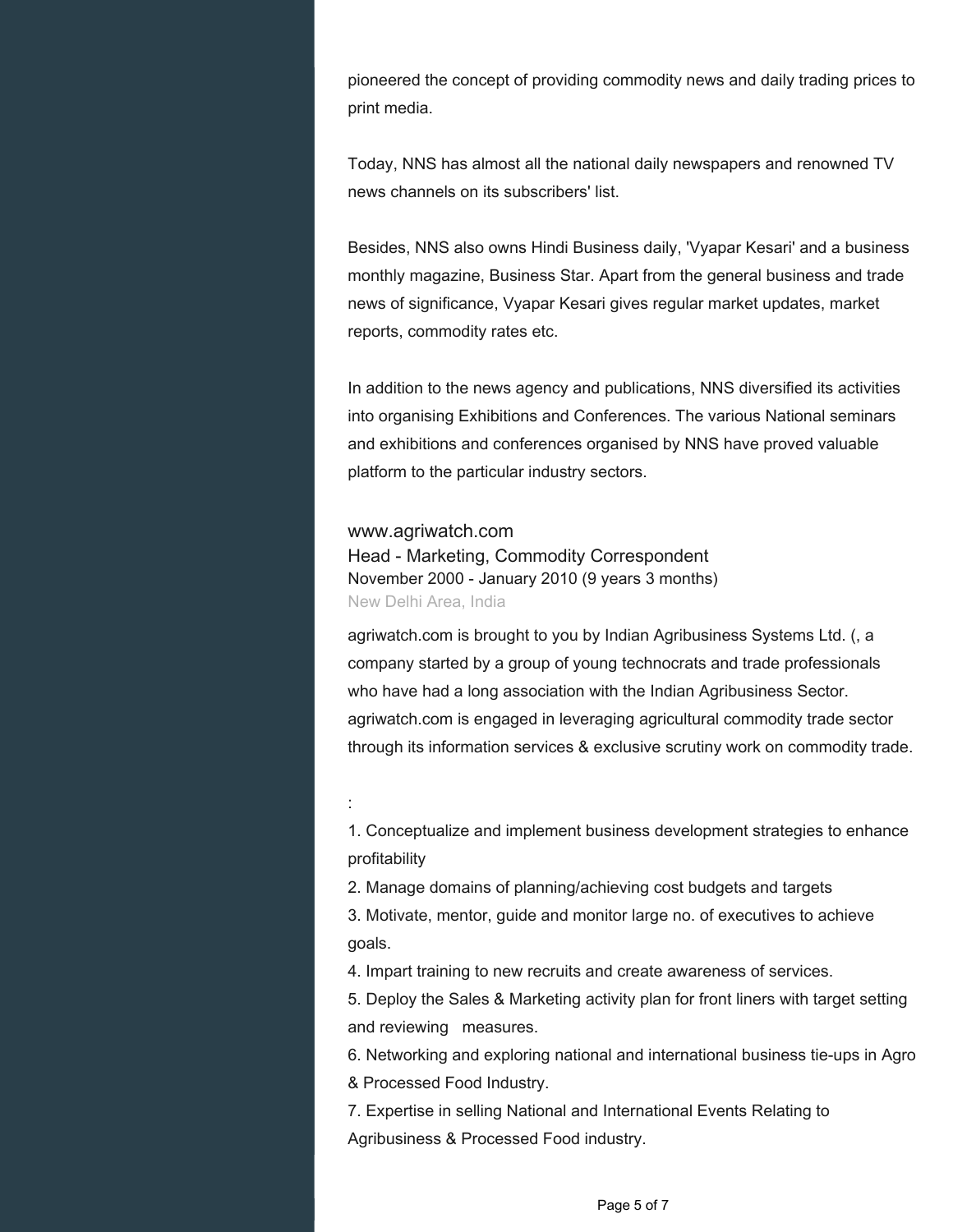8. Arranging Corporate FMCG companies tie-ups with AGRIWATCH for customized reports and services.

:

1. "National Conference on Pulses and Related Industries" on 18-7-2004 at Hotel Taj, New Delhi.

2. "National Conference on Spices & Herbs 2004" on 17-10-2004 at Hotel Le-Meridien, New Delhi.

3. "1st International Conference on Ready to Eat Food and Snacks in India" on 23-07-2005 at Hotel Ashok, New Delhi

4. "2nd National Conference on Pulses and Related Industries-2005" on

21-08-2005 at Hotel Ashok, New Delhi

5. "3rd National Conference on Pulses & Related Industry" on 17-09-2006, Hotel Inter Continental, New Delhi

6. "First National Conference on Rabi Commodities" on 07-01-2007 at Hotel The Grand (InterContinental), New Delhi

7. "4th National Conference on Pulses & Related Industry" on 4 & 5-08-2007 at Le-Meridien Hotel, New Delhi

NNS & Daily Vyapar Kesari Commodity Correspondent December 1998 - October 2000 (1 year 11 months) New Delhi, Delhi, India

www.nnsmediagroup.com "National News Service" : NNS began its journey in the year 1950 with the launch of the news agency, National News Service. It pioneered the concept of providing commodity news and daily trading prices to print media.

Today, NNS has almost all the national daily newspapers and renowned TV news channels on its subscribers' list.

Besides, NNS also owns Hindi Business daily, 'Vyapar Kesari' and a business monthly magazine, Business Star. Apart from the general businessand trade news of significance, Vyapar Kesari gives regular market updates,market reports, commodity rates etc.

In addition to the news agency and publications, NNS diversified its activities into organising Exhibitions and Conferences. The various National seminars and exhibitions and conferences organised by NNS have proved valuable platform to the particular industry sectors.